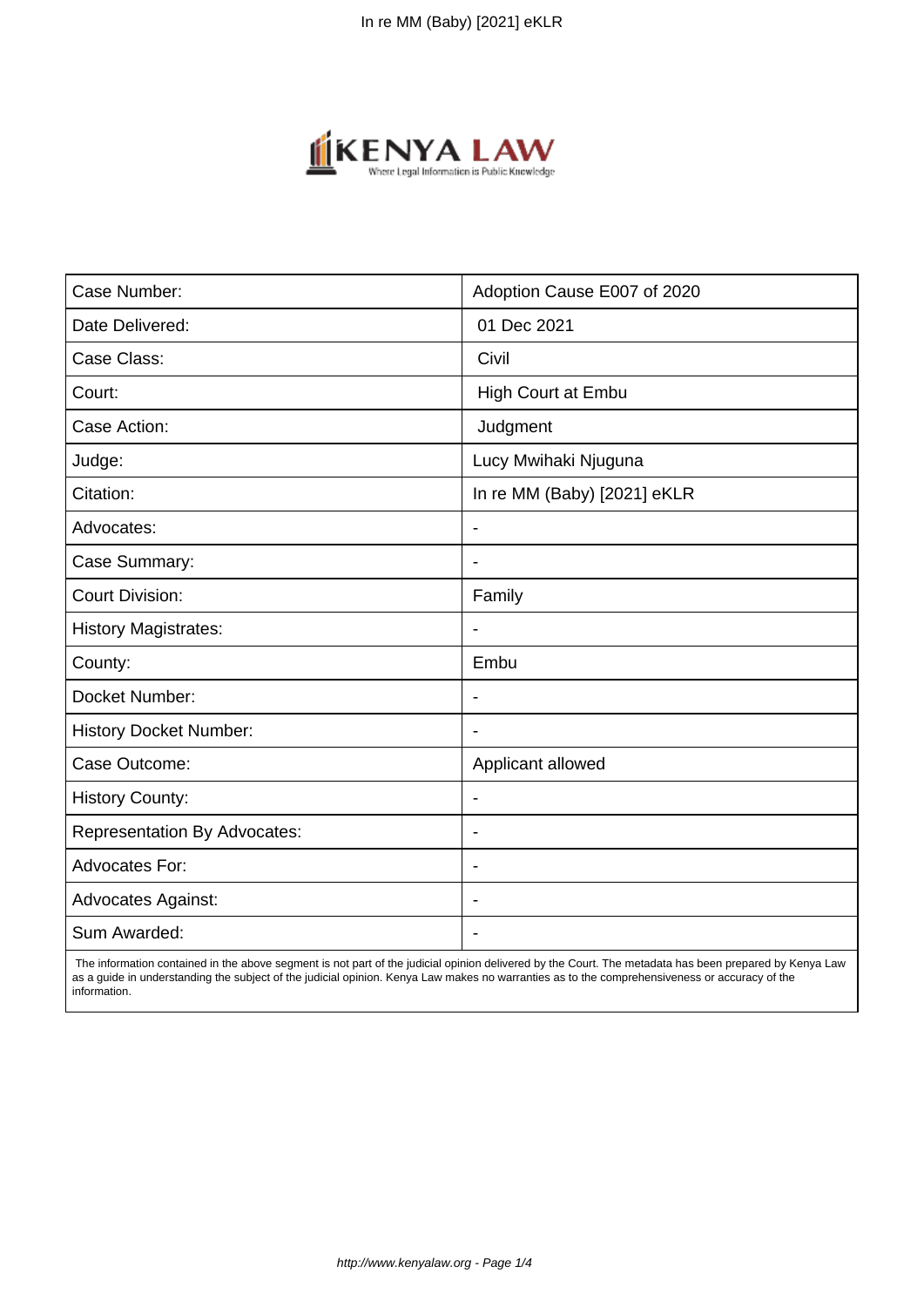# **REPUBLIC OF KENYA**

# **IN THE HIGH COURT OF KENYA AT EMBU**

### **ADOPTION CAUSE NO. E007 OF 2020**

# **IN THE MATTER OF BABY MM (INFANT)**

# **JWM.........................................................APPLICANT**

#### **JUDGMENT**

**1.** The applicant herein moved this court vide the Originating Summons dated 1.10.2020 and brought under Sections 157 (1) and 158(1) of the Children's Act and Rules 4 and 14 of the Adoption Rules and seeking for orders;-

*1) …….spent……*

*2) That the consent of the infant's natural parents be dispensed with.*

*3) That the applicant be authorized to adopt MM (infant).* 

**2.** The application is supported by the applicant's supporting affidavit and wherein she adopted her statement sworn on 1.10.2020 in support of her application for adoption orders.

**3.** KKPI in its report filed on 2.11.2021 recommended that the child is available for adoption and further that, adoption would be for his best interest and (annexed to the said report) a certificate to declare the child free for adoption. A report by the guardian ad-litem (EWNM) dated 1.07.2021 recommended the adoption of the child herein by the applicant as it is in his best interests.

**4.** I have considered the application herein, the annexures thereto and all the documents filed before this court. It is my view that the main issue for determination is whether the application herein ought to be allowed as prayed.

**5.** The law on adoption is provided for under the Children's Act No. 8 of 2001. Section 154(1) donates jurisdiction to this court to make an adoption order. Under Section 156 of the Act, no arrangement for adoption of a child ought to be commenced unless the said child is at least six weeks old and has been declared free for adoption by a registered adoption society in accordance with the rules as prescribed. Section 157 requires that the child concerned should have been in the continuous care and control of the applicant within the Republic for a period of three consecutive months preceding the filing of the application and both the child and the applicant evaluated and assessed by a registered adoption Society in Kenya.

**6.** I note that the applicant herein is a sole applicant and pursuant to Section 158(1) of the Act, an adoption order may be made upon the application of a sole applicant but the said applicant must have attained the age of 25 years and is at least twenty one years older than the child but has not attained the age of sixty five years or (b) is a relative of the child; or (c) is the mother or father of the child.

**7.** Section 158)(2) – (4) provides for further conditions which the applicant ought to comply with, in filing the application for adoption which includes consent by the parent but the court can dispense with the said consent in the case of the parents or guardian of the child, that has been abandoned, neglected, persistently failed to be maintained or persistently ill-treated. (see **Section 159**).

**8.** The applicant, in the statement in support of the application for adoption order, averred that the minor herein was approximately nine (9) years old and was referred from Meru Police Station through Imenti North District Children's Officer to Mother Maria Zanelli Children's Home. The letter dated 20.01.2011 from OCS Meru Police Station indicates that the child herein was found abandoned on 22.12.2011. The report to declare the child fit for adoption by KKPI Adoption Centre indicates that the child herein is estimated to have been born on 28.03.2011. As such, at the time of the application herein, the child was more than six (6) weeks old. The child was also declared free for adoption by KKPI Adoption Centre, a registered Adoption Society in the report filed on 2.11.2021.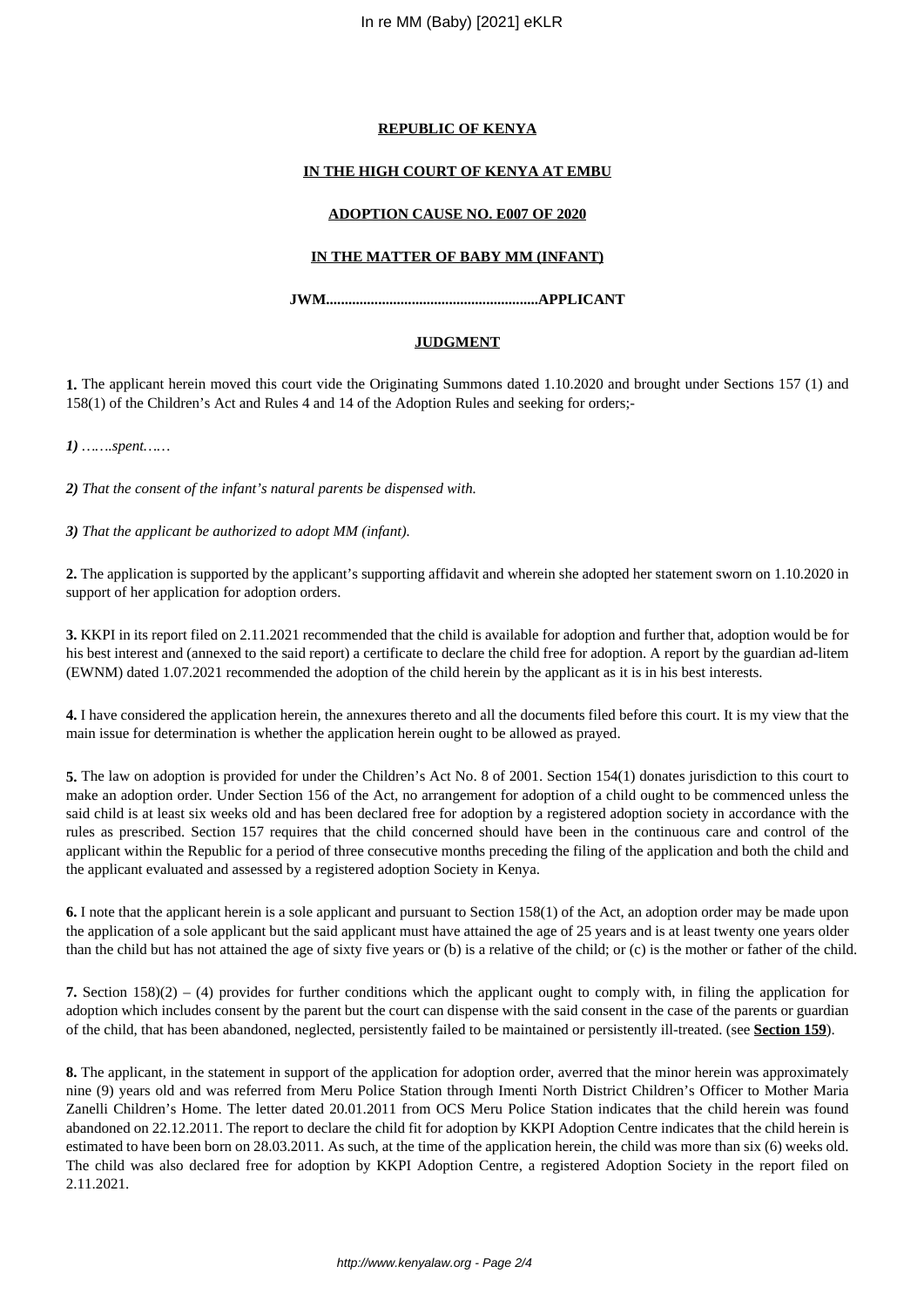**9.** The applicant averred that the child herein was received in her care and possession on or about 5.09.2013 and thus he had been in the continuous care and control of the applicant for a period of eight years preceding the filing of the application. She further annexed to the application, copies of her national identity card and wherein it was indicated that she was born in 1965. As such, at the time of making the application herein, she had attained the age of twenty five years, was at least twenty one years older than the child and had not attained the age of sixty five years. From the records, it is clear that the child herein was found abandoned in Meru town and was rescued by a good Samaritan. The report by KKPI Adoption Society indicates that the child remains unclaimed and that his family cannot be traced. As such, the consent by the parent is hereby dispensed with by virtue of section 159.

**10.** However, the applicant herein is a sole female applicant and she intends to adopt a male child. Under Section 158(2)(b) of the Act, an adoption order ought not to be made in favour of a sole female applicant in respect of a male child unless the court is satisfied that there are special circumstances that justify the making of an adoption order. The Children Act has not stated what constitutes the special circumstances but the National Adoption Committee on  $13<sup>th</sup>$  January 2010 formulated guidelines where special circumstances may be found for sole applicants, with respect to Section 158(2) and which guidelines must as far as possible guide this court when determining whether or not to issue an adoption order. The guidelines are as follows: -

### *i. When the child is a relative.*

*ii. Where the child has special needs and the applicant is willing and has capacity to take care of the child.*

*iii. Where the applicant has adopted or has another biological child or children over whom she is willingly exercising parental responsibility.*

*iv. Where the child to be adopted has a sibling who is also being adopted by the applicant.*

### *v. Proposed applicant is the only person available to adopt the child.*

*vi. Where the applicant is the legal guardian of the child or children appointed by will or in adoption proceedings and the parents died or become permanently incapacitated.* 

# (See **In re Adoption of Baby JKM [2017] eKLR** and **MVM Vs MVM [2020] eKLR**)

**11.** The question, therefore, is whether there are special circumstances warranting the grant of the adoption order to the applicant herein. In the same breadth, I also note that the applicant is neither related to the child nor does the child have special needs. I also note that the applicant does not have a child and has not previously adopted any.

**12.** However, the orders sought by the applicant relate to a child. In law, in any matter concerning a child, the best interest of the child is paramount. (See **Article 53(2) of the Constitution and Section 4(3) of Children Act**). The principle of the best interest of the child ensures that decisions are made with the ultimate goal of fostering and encouraging the child's happiness, security, mental health and emotional development into young adulthood.

**13.** When it comes to determining the best interest of a child it is important to consider the evidence before the court in regards to parenting ability of the parent seeking to adopt the minor. The court in assessing the best interest of the child is mandated to evaluate and balance all the elements necessary to make a decision in every situation unfolding.

**14.** The objective is to reach a decision that guarantees the rights of the child and promotes its wellbeing, safety and development. The court must therefore weigh and balance all the relevant factors of a case with a bias to the rights of the child and the consideration of the obligations of public authorities and service providers towards the child. The determination is therefore a process for the identification of a sound solution expected to have significant implications of the child's present and future life. Each case must be determined on its own special circumstances. (see **MWM Vs MVM [2020] eKLR**).

**15.** The options available to this court is either to deny the applicant the adoption order and observe section 158(2)(b) or to allow the orders prayed herein with regard to the question on what is best for the child herein.